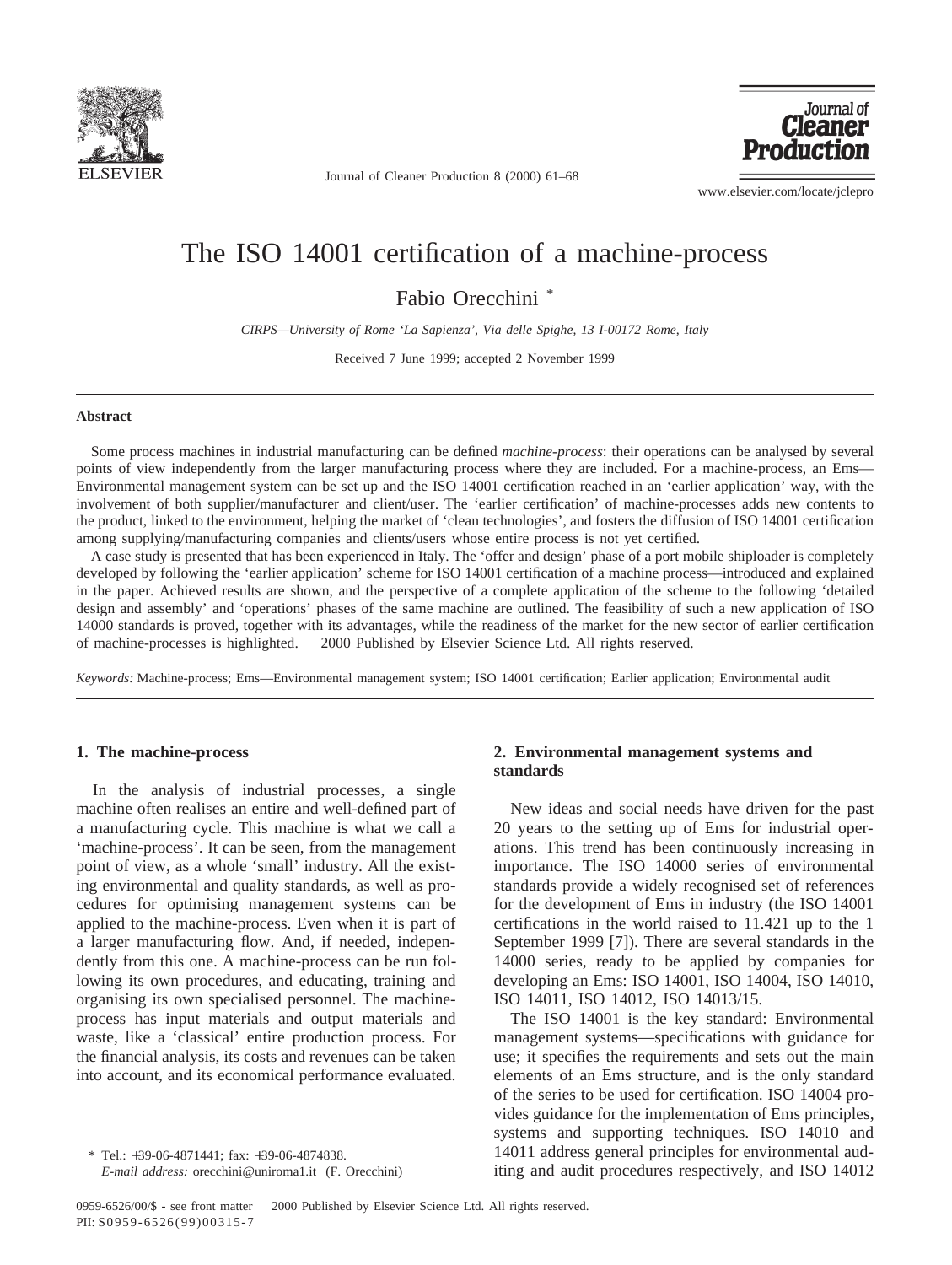sets out qualification criteria for environmental auditors. ISO 14013/15 provide guidelines for audit programmes, reviews and assessments. Those standards are currently applied to organisations, as well as units/departments. The organisation (or unit/department) needs to be analysed from the environmental point of view and several steps are made—following the ISO 14001 requests—to reach a complete Ems implementation, and to reach environmental certification [6].

The standards [2] require or recommend the clear identification of:

- 1. Environmental review (ISO 14001 annex A and ISO 14004, 4.1.3);
- 2. Environmental policy (ISO 14001, 4.2);
- 3. Environmental aspects (ISO 14001, 4.3)
- 4. Environmental management system (ISO 14001, 4.1 and ISO 14004);
- 5. Application (ISO 14001, 4.4);
- 6. Control (ISO 14001, 4.5);
- 7. Management review (ISO 14001, 4.6).

Once the mentioned steps<sup>1</sup> have been made, the validation and registration can be requested. And the process certified through an audit.

## **3. The 'earlier application' of ISO 14000 standards to a machine-process**

ISO 14000 standards and ISO 14001 certification can be applied to a single machine, when this machine belongs to the family we called 'machine-process'.

Steps 1–7 of the certification procedure can be easily applied to a machine-process, considering and analysing its own characteristics and production phases. Environmental review, policy, aspects, Ems set-up, application, control and management review procedures can be identified. This is currently done only when a company identifies the machine-process with a unit or a department of its organisation, and when the machine is already operating at the production site.

The Ems set-up and ISO 14001 certification of the machine-process would also be possible in an 'earlier application' way, with the involvement of both supplier/manufacturer and client/user. The 'earlier application' is not implemented by companies and consultants yet, and is not recognised, at the moment, by qualified verifiers. Its implementation will allow new benefits for the market of 'clean technologies', and for the diffusion of environmental certification (and attention to the environment) among machines manufacturing companies and final users [8]. The 'earlier certification' of machine-processes aims at giving to machines manufacturers the possibility to enrich their offer with new valueadded elements, linked to the environment, and secondarily at helping the diffusion of ISO 14001 certification of processes. Neither the supplier, nor the client need to be certified ISO 14001 for the 'earlier certification' of the machine-process.

The possibility to obtain a clear visibility (and a tangible result: the ISO 14001 certification of the machineprocess) is essential for the strategic choice of manufacturers [4] of addressing their design, production and marketing towards environment friendly technologies and solutions for their final product: the machine-process. The enlargement of the market of clean technologies is one of the targets of the research, helping to increase the availability of 'environmental compatible products', intending for compatibility with the environment not only of the 'product' machine (LCA and related or similar analysis), but also of the machine when operating. This compatibility will be certified with the 'earlier application' of ISO 14001 to the machine-process.

This way of proceeding is also useful for client companies that are still afraid of going towards a companywide (or unit/department-wide) environmental certification. They could accept more easily a way to invest a bit more money buying a new 'piece' of their company with the ISO 14001 certification, which would also be valid for a first 'exploration' of Ems certification within their organisation [5,8].

The two target groups are: manufacturers/suppliers interested in opening new 'environmental compatible' markets, and users/buyers interested in 'testing' benefits and problems of environmental management systems set-up and certification within their organisation.

The purchaser of the certified machine does not need to be certified in order to properly use the machine according to ISO 14001 instructions. Its condition is comparable to that of a company that only certifies one of its units/departments. But the 'environmental certification seed' is put inside the company through the machine-process certification, and is expected to grow, fostering a following certification of other units and/or of the complete organisation.

The application of the environmental standards to a machine-process is possible by starting from the 'offer' and 'design' phases of its realisation project. The certification procedure can be partially or entirely completed by the manufacturer. A 'ready to be ISO 14001 certified' machine can be offered, designed, produced and sold to a client, as well as a 'ISO 14001 certified' machine, as shown below.

<sup>&</sup>lt;sup>1</sup> The steps are listed in the order foreseen by the methodology under development (through a real application to a chemical production plant) at CIRPS—Environmental research group, University of Rome 'La Sapienza', Rome, Italy.